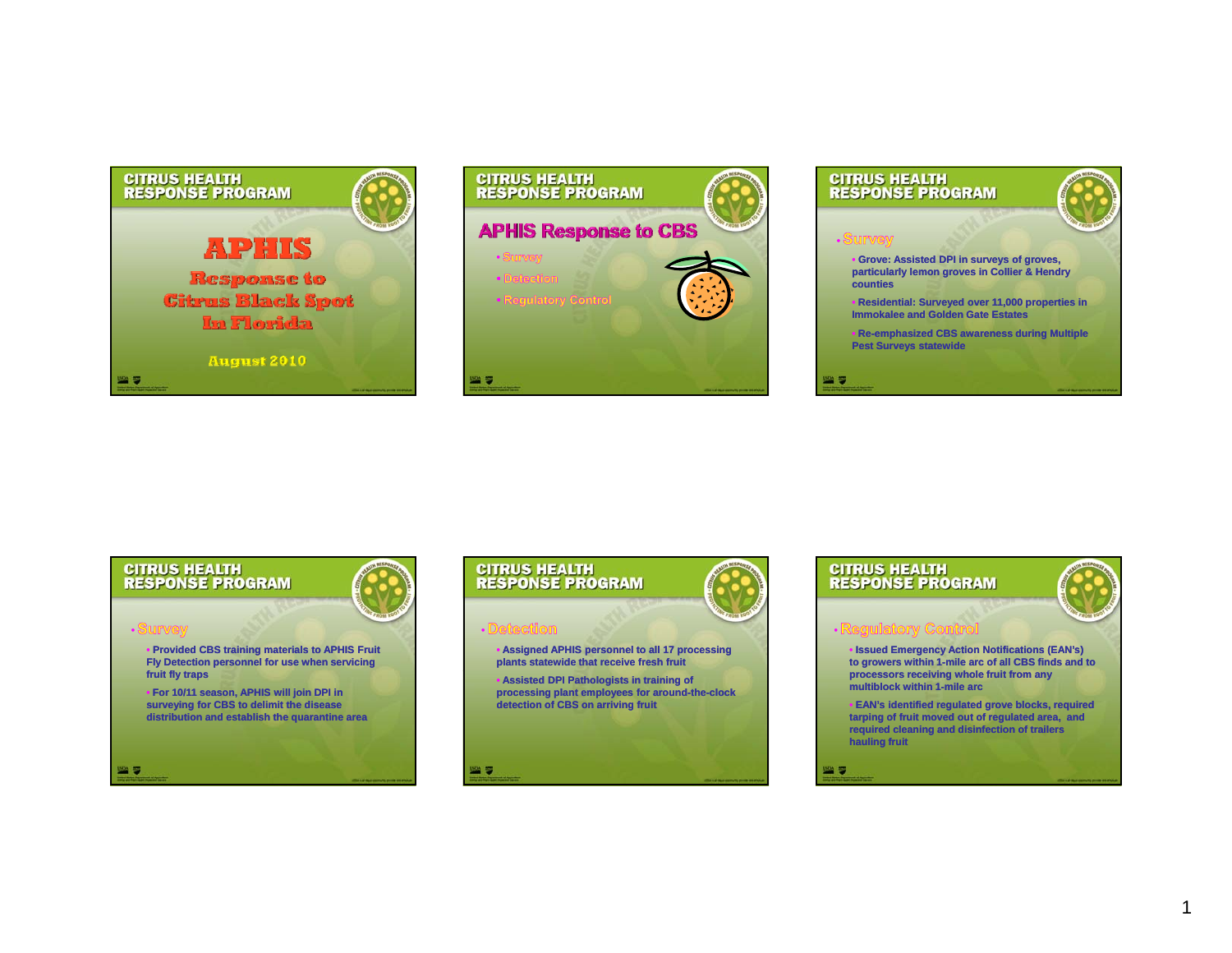### **CITRUS HEALTH RESPONSE PROGRAM**

• **EAN's will be reissued soon and will remain in effect until a Federal Order is issued, a formal quaranti i t bli h d d d k tine is established and producers, pac ucers, packers and processors are placed under Compliance Agreements**

• **Tarping from CBS CBS-regulated groves to processors regulated (or packers) will continue to be required, as will cleaning and disinfection of trailers with proper destruction of debris**

幽罗

幽る

## **CITRUS HEALTH RESPONSE PROGRAM**

₩,

• **APHIS has completed a Pest Risk Assessment (PRA) for CBS designed to identify safeguarding**  measures to facilitate safe movement of fruit from a **CBS quarantine area**

• **The PRA concludes that fresh and dried fruit is not a pathway for the movement and establishment of Citrus Black Spot**

### **CITRUS HEALTH RESPONSE PROGRAM**

**WA 5** 

 **PRA currently undergoing peer review and**  cannot be used as a basis for long-term regulatory **st t til th f l i i l t trategy until the formal review is complete**

- **Current completion estimate: October**
- **APHIS Administrator Cindy Smith recently visited groves in Collier County and understands the urgency of finalizing the regulatory framework for CBS before the harvest season**

**CITRUS HEALTH RESPONSE PROGRAM** 

• **In the meantime, we are in the process of developing interim safeguarding measures d i d t d t d i th designed to accommo o accommodate producers in the regulated area who wish to harvest early early-season fruit**

• **Goal: Finalize interim safeguarding measures by September 16**





# $\mathcal{P}$